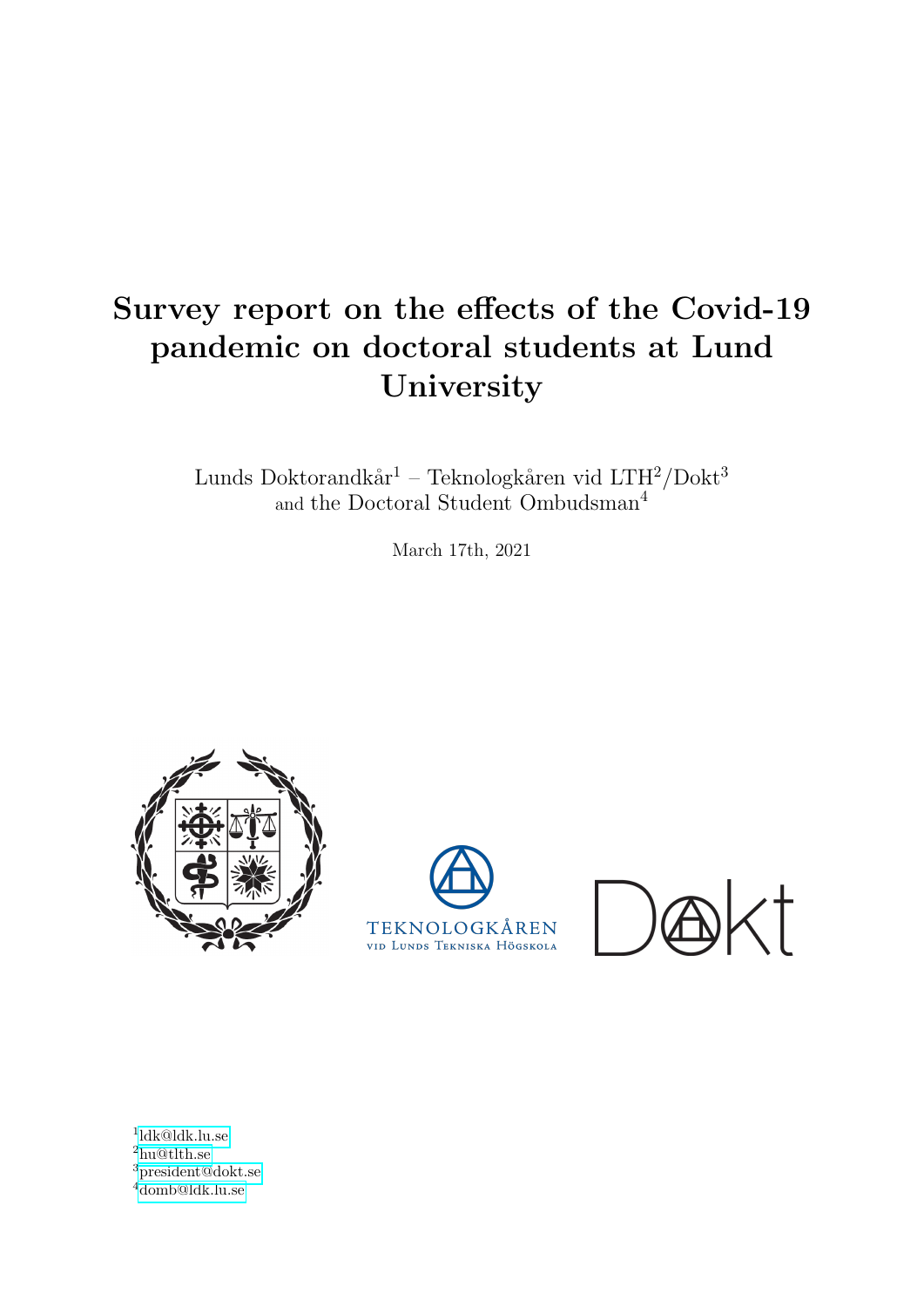## Summary

Almost a year has passed since the pandemic hit Sweden and the universities transitioned to an online environment. Everybody has in some way been affected by the situation – both students and teachers. As a doctoral student, you are often both a student and a teacher and hence affected in both roles, as well as in some ways specific to just doctoral students. Doctoral students are important for both research and teaching activities at the university, and they have a right to an education of sufficient quality. Therefore, addressing the effects of the Covid-19 pandemic on the research education at Lund University (LU) is very important.

To do so, the student unions at LU which represent doctoral students conducted a survey to investigate how the doctoral students have been affected by the pandemic, and what measures have been taken so far to improve the situation. Additional recommendations of actions for the university to take are provided.

Overall, the results show that most doctoral students have been negatively affected in one way or another. Plans have had to be changed while many have had an increased workload when assisting with undergraduate education. Many are suffering from bad mental health and isolation. This, and many other aspects are brought to light in the report covering the various challenges that doctoral students are facing.

Many of these challenges cause both tangible and intangible delays to doctoral students' research education. With this report, we want to raise awareness regarding these delays and the unique situation of doctoral students, as well as emphasize the importance of maintaining the quality of research education during the pandemic. While some measures can be taken now to decrease the negative effect on research education, it needs to be acknowledged that some challenges faced by doctoral students can only be compensated through prolongation.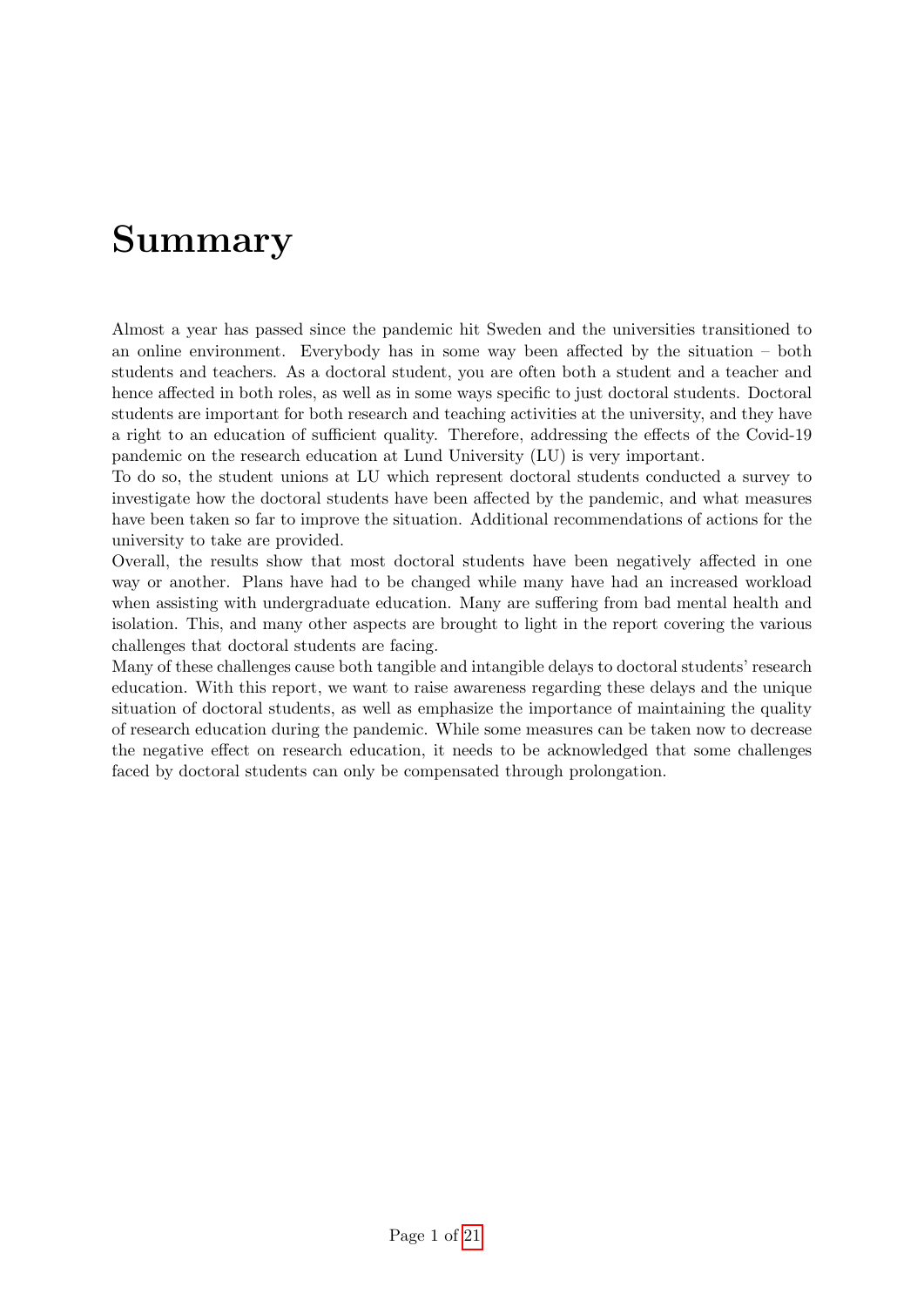# Recommendations

Here are the 9 recommendations that the student unions representing doctoral students at LU find the most urgent after assessing the responses to the survey to mitigate the pandemic's adverse consequences for doctoral students. Additional suggestions for the measures that the university can take can be found in the subsections of the Responses section.

### 1. Prioritize mental health

Information needs to be spread about what resources, both proactive and reactive, that are available for doctoral students who have problems with their mental health. Measures need to be taken to de-stigmatize seeking help for one's mental well-being. It should be emphasized that well-being should never be sacrificed for the sake of productivity during the pandemic, as having good mental health is essential in order to be productive in the long term. Prolongation should be granted to doctoral students who are experiencing delays to their doctoral education due to the pandemic's adverse effect on their mental well-being.

### 2. Better communication from the university

The university needs to communicate better with its doctoral students. Information about Covid-19 restrictions and adjustments in the workplace needs to be accessible in English. Targeted information specifically at doctoral students, and addressing their dual role as both students and teachers is called for. It is important to make sure that line managers take responsibility for their doctoral students' work environment and check in with how they are doing and also that the doctoral student is getting sufficient supervision when working remotely.

#### 3. Ensure the quality of doctoral courses in the online format

Adapting teaching methods to the online format is important, including collaborative tools and forums for the participants as well as extra material and recorded videos where applicable. Doctoral students must be provided with forums/platforms for study groups that allow interaction between participants.

#### 4. Prioritize safety

Some doctoral students have felt pressured to teach on campus and attend events in person even when they did not feel safe doing so. Doctoral students should not be pressured into situations where their safety cannot be guaranteed.

#### 5. Compensate for all teaching hours

Doctoral students should be compensated for the teaching that they do, including the extra compensation needed for the transition to online teaching.

#### 6. Provide platforms for communication and collaboration

It is necessary to provide formal and informal forums at all levels to enable information transfer, research discussions and social interactions. Make sure all departments/divisions/workgroups have both formal and informal digital meetings.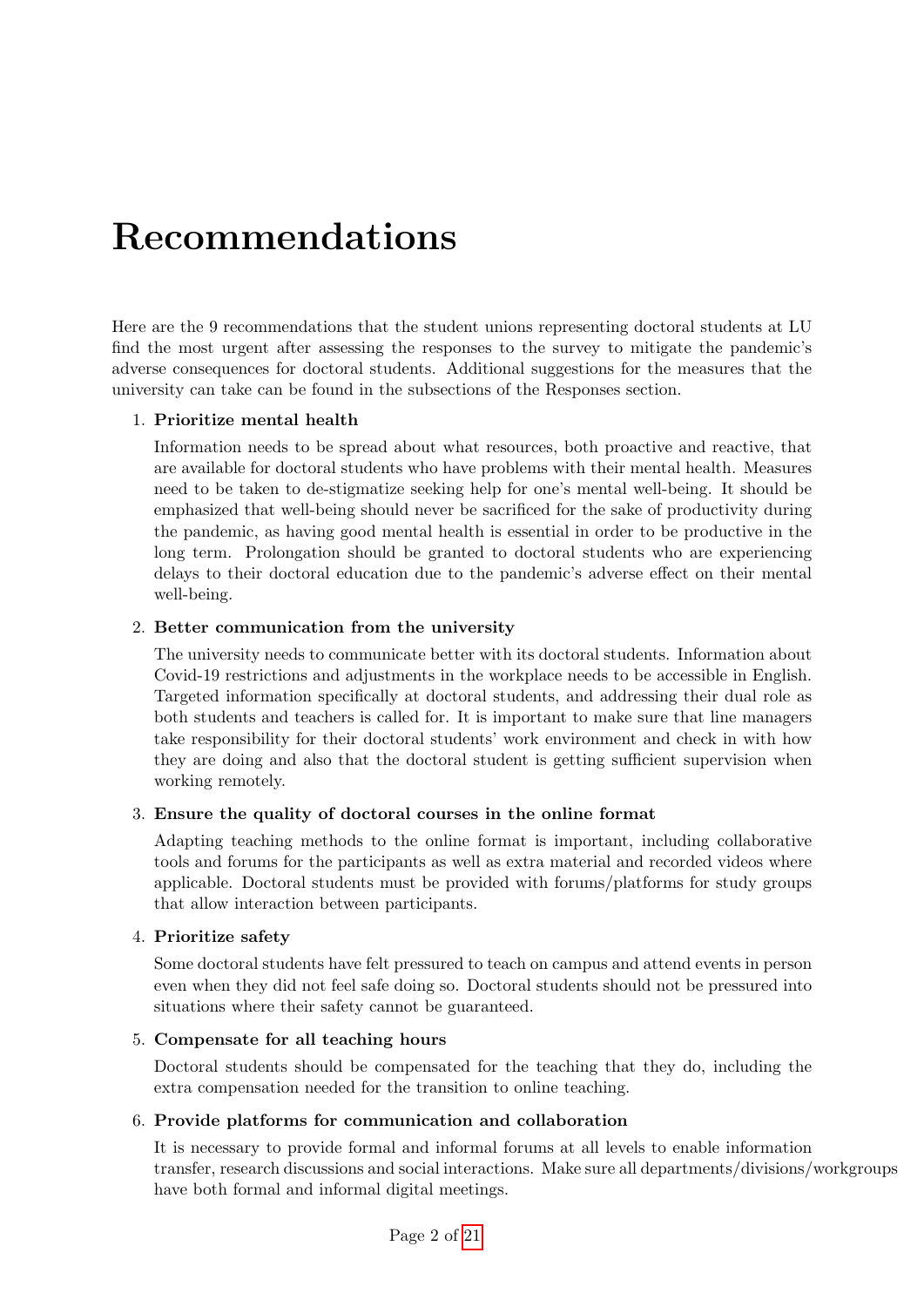#### 7. Inform about documenting delays in the ISP and prolongation prospects

Doctoral students must be encouraged to document delays due to Covid-19 in their individual study plans (ISPs). Guidelines at all Faculties should be clear about what reasons will motivate prolongation and what exact documentation a doctoral student needs to provide, and the university needs to follow-up that this is done.

#### 8. Blanket prolongation of 2 months to all doctoral students

All doctoral students have been affected by the pandemic. In many cases it is hard to put a number on exactly how much time one has been delayed when the pandemic has resulted in a loss of productivity due to e.g. a loss of research environment and mental health aspects. To compensate for this in a fair and transparent manner, there should be a blanket prolongation of 2 months to all doctoral students, as is also recommended by  ${\rm SFS^1}.$  ${\rm SFS^1}.$  ${\rm SFS^1}.$ 

### 9. Process prolongation applications in a fair, transparent and predictable way

In addition to the blanket prolongation, further prolongation needs to be granted for those who have been affected even further. Delays due to working at home with children needs to be accounted for. Procedures for processing prolongation applications due to Covid-19 need to be fair, transparent and predictable. The university needs to ensure that there is funding for the prolongation that each doctoral student is entitled to according to the guidelines that have been provided, and monitor that this is implemented in all places.

<span id="page-3-0"></span><sup>1</sup>Swedish National Union of Students (SFS), "Delays of doctoral education due to the corona pandemic", [https://sfs.se/wp-content/uploads/2021/03/](https://sfs.se/wp-content/uploads/2021/03/SFS-Delays-of-doctoral-education-due-to-the-corona-pandemic-2021-03-08.pdf) [SFS-Delays-of-doctoral-education-due-to-the-corona-pandemic-2021-03-08.pdf](https://sfs.se/wp-content/uploads/2021/03/SFS-Delays-of-doctoral-education-due-to-the-corona-pandemic-2021-03-08.pdf), p. 7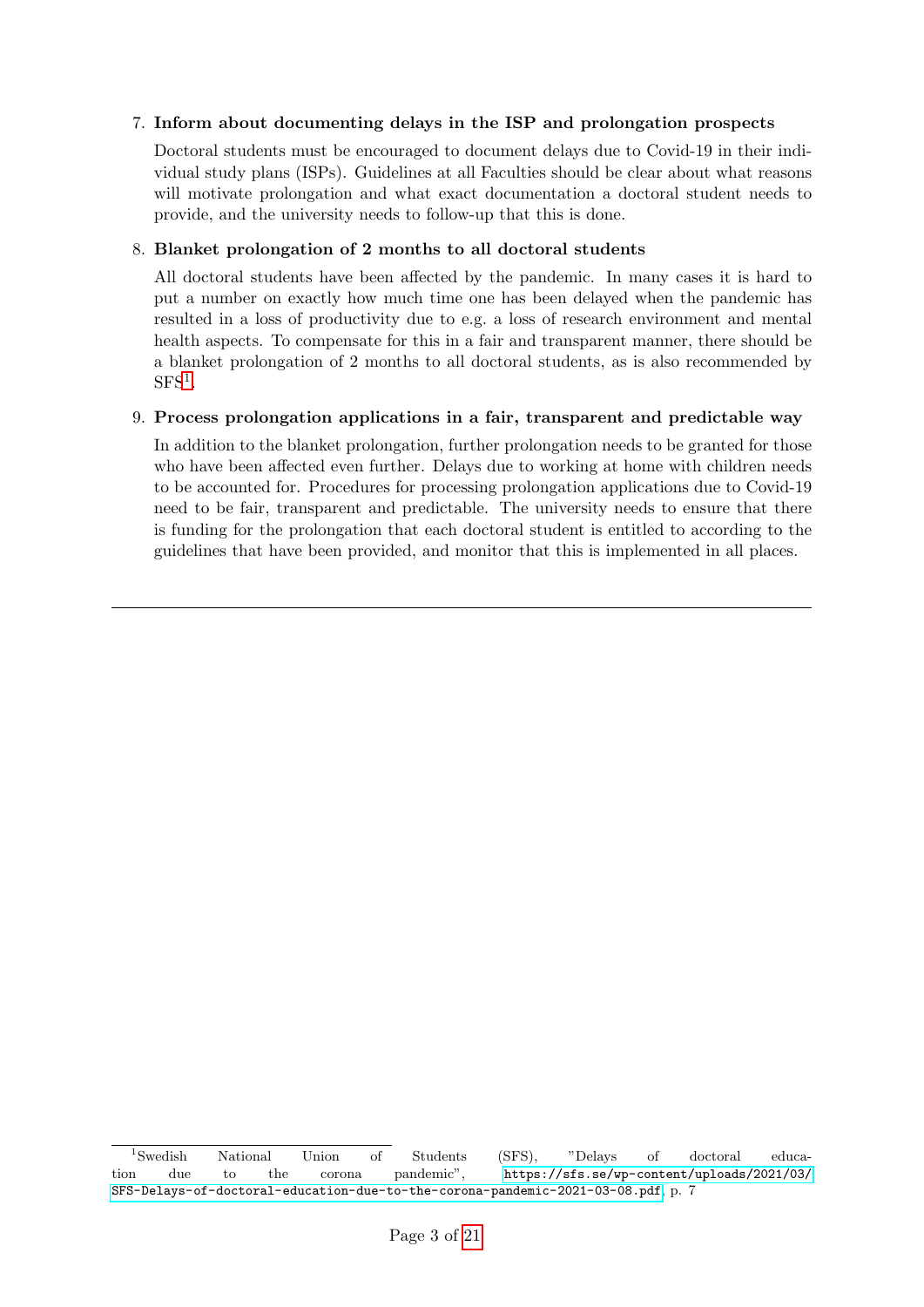# **Contents**

|              | 1 About the survey                                                                                                          | 5         |
|--------------|-----------------------------------------------------------------------------------------------------------------------------|-----------|
| $\mathbf{2}$ | Respondents                                                                                                                 | 5         |
|              | 3 Mental and physical health<br>Recommendations regarding mental and physical health $\ldots \ldots \ldots \ldots$ 9<br>3.1 | 8         |
| 4            | Courses<br>4.1                                                                                                              | 10        |
| $5 -$        | Teaching<br>5.1                                                                                                             | 12        |
| 6            | Research<br>6.1                                                                                                             | 14<br>-16 |
| $7\,$        | Delays, Documentation and Prolongation<br>Recommendations regarding delays, documentation and prolongation<br>7.1           | 17<br>-21 |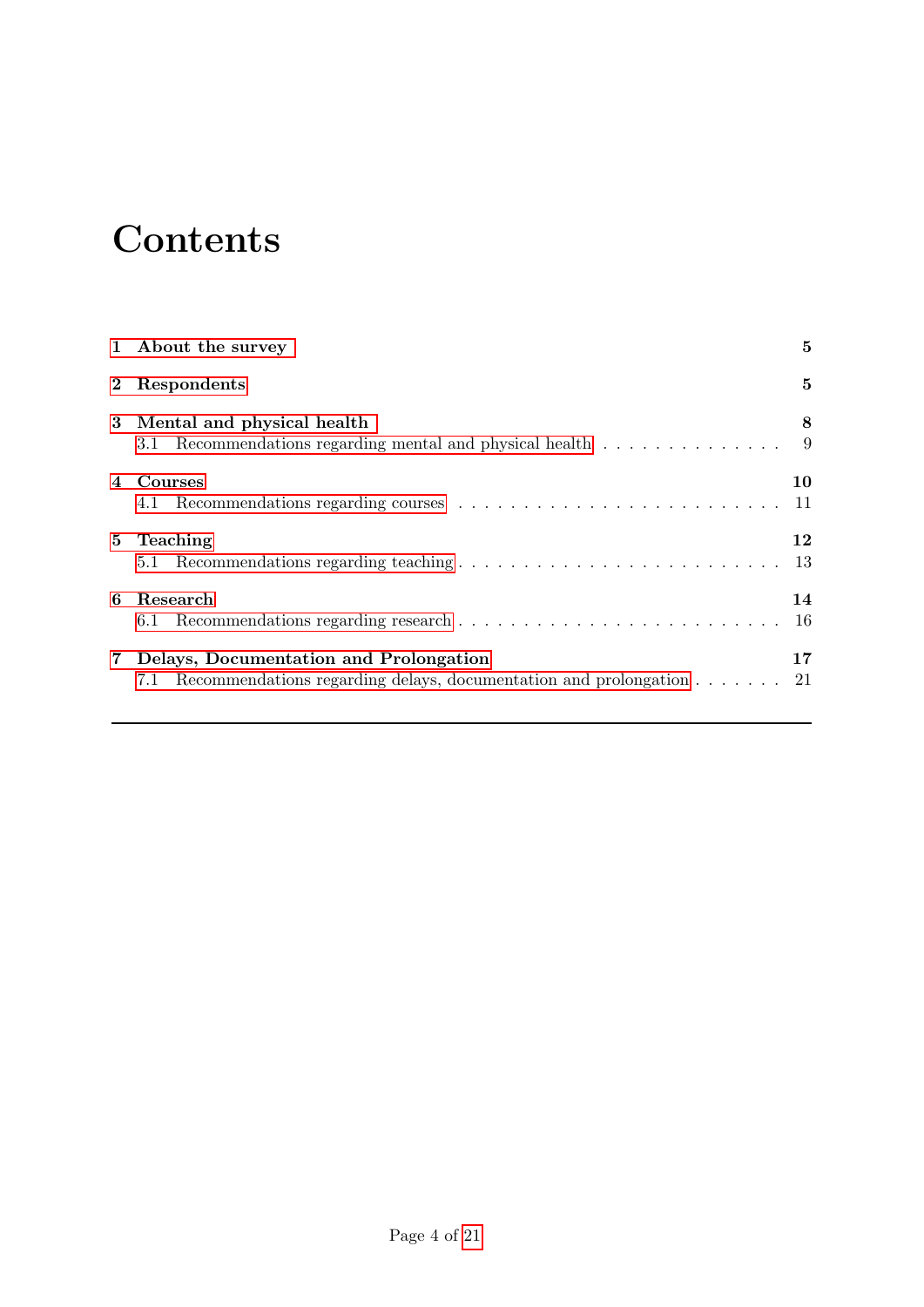## <span id="page-5-0"></span>1. About the survey

This survey was sent to all doctoral students at Lund University and was open for answers during the period from the 10th of December 2020 until the 15th of January 2021. Following the first email, two reminders were also sent. Stricter restrictions were enforced right before 25th of December 2020, and it should be noted that they came after the survey was first sent out and most of the answers were recorded. There were 28 questions in total focusing on five different topics: background of the respondent, courses, teaching, research activities and questions related to prolongation.

<span id="page-5-1"></span>The survey was distributed to the registered email addresses of doctoral students from Ladok and there were 579 respondents in total, from all eight Faculties. For the Faculty of Engineering, the survey was also sent to the university work email addresses of doctoral students.

<span id="page-5-2"></span>

## 2. Respondents

Figure 2.1: Number of answers from each faculty.

In figure [2.1](#page-5-2) the number of answers from each faculty can be seen. To be able to calculate the response rate from each faculty, we asked faculty administrators how many doctoral students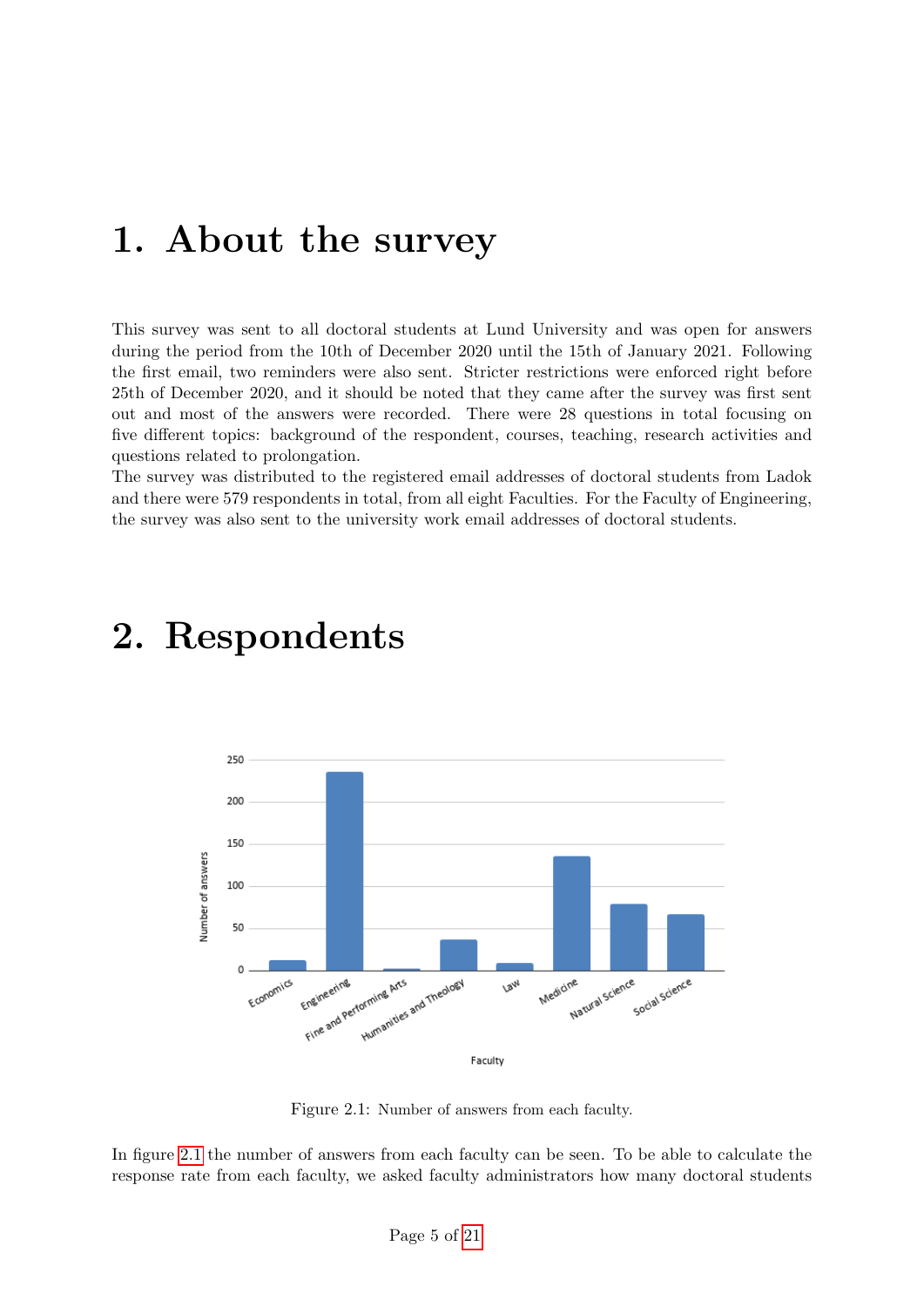they had registered in Ladok for HT20, seen in table [2.1.](#page-6-0) The number of answers was divided by the number of doctoral students at each faculty, showing the response rate from each faculty in percent in figure [2.2.](#page-6-1)

<span id="page-6-1"></span>

Figure 2.2: Percentage of answers from each faculty.

<span id="page-6-0"></span>

| Faculty                  | PhD students registered in Ladok HT20 |
|--------------------------|---------------------------------------|
| Economics                | 133                                   |
| Engineering              | 619                                   |
| Fine and Performing Arts | 31                                    |
| Humanities and Theology  | 215                                   |
| Law                      | 40                                    |
| Medicine                 | 1090                                  |
| Natural Science          | 385                                   |
| Social Science           | 175                                   |
|                          |                                       |

Table 2.1: Number of registered doctoral students in Ladok HT20 at each faculty.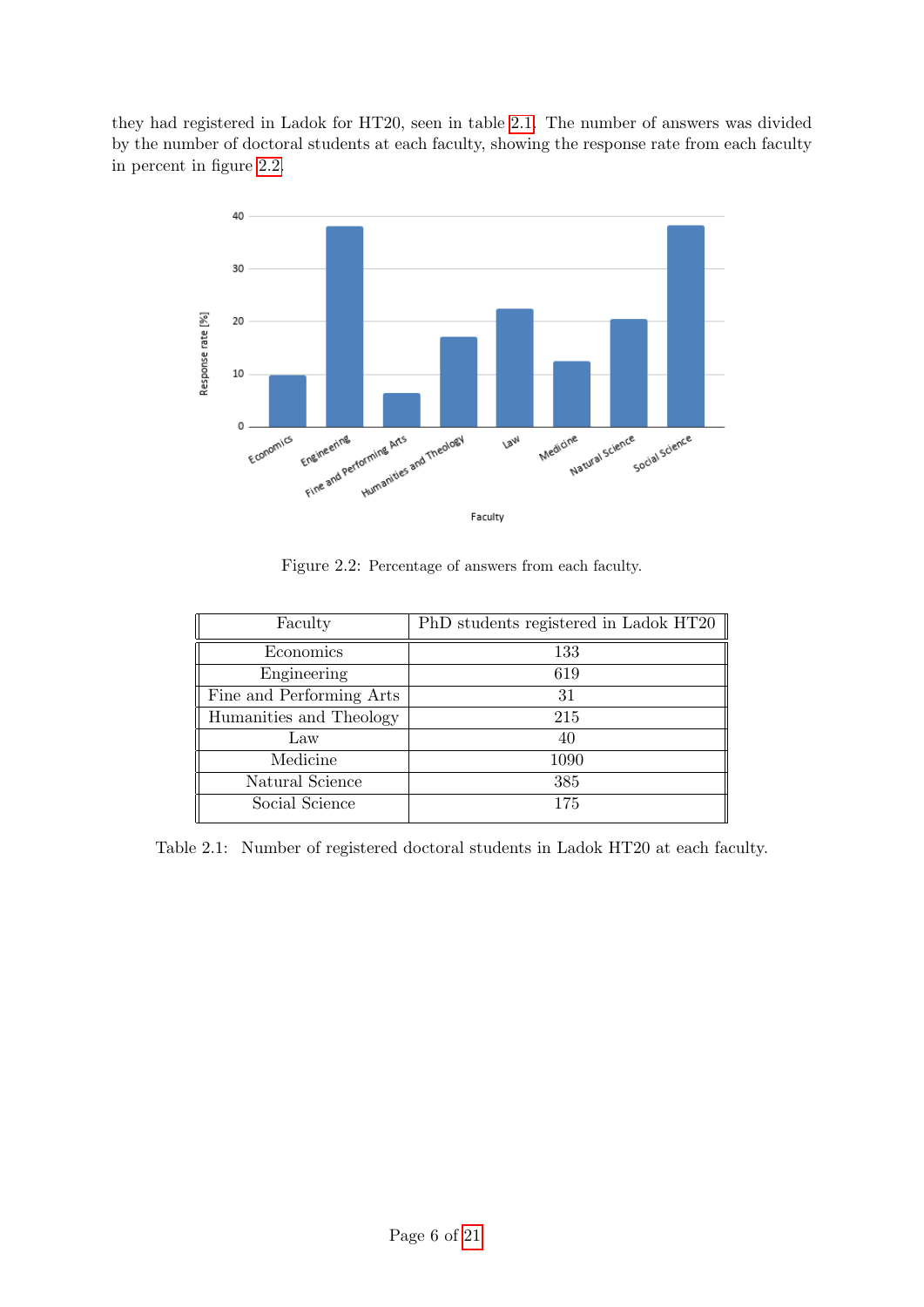<span id="page-7-0"></span>

Figure 2.3: Distribution of how far into their studies the respondents are.

Figure [2.3](#page-7-0) shows how far the respondents are into their studies. The distribution is quite even, with a somewhat lower number of respondents who are in their third year, and a higher number of respondents in their first year. From the responses, it is seen that the respondents are mostly from Sweden, contributing to  $55.4\%$  of the total responses. Out of the rest of the respondents, 22.8% were from Europe, 20.2 % from the rest of the world, and 1,6 % did not prefer to answer. This seems to be quite representative of how many international doctoral students there are at the university<sup>[1](#page-7-1)</sup>, leaning a little towards a higher representation of international respondents.

<span id="page-7-2"></span>

Figure 2.4: The distribution of how much working time was spent at home.

During the pandemic, most doctoral students preliminary work from home, which can be seen in figure [2.4.](#page-7-2) This survey was sent out before the more strict restrictions that were inforced on

<span id="page-7-1"></span><sup>&</sup>lt;sup>1</sup>The Swedish Higher Education Authority UKA has not yet presented their statistics for 2020. But in the fall of 2019 the proportions at Lund University were 67% Swedish doctoral students and 33% "doctoral students of foreign origin", meaning doctoral students who either had been granted a residence permit less than two years before starting their PhD studies, or who had been born outside Sweden and had immigrated less than two years before starting their PhD studies. See UKA, Statistikdatabas: Högskolan i siffror, "Utbildning på forskarnivå", [https://www.uka.se/statistik--analys/statistikdatabas-hogskolan-i-siffror/](https://www.uka.se/statistik--analys/statistikdatabas-hogskolan-i-siffror/beskrivningar-av-statistiken-i-databasen-hogskolan-i-siffror/utbildning-pa-forskarniva.html) [beskrivningar-av-statistiken-i-databasen-hogskolan-i-siffror/utbildning-pa-forskarniva.](https://www.uka.se/statistik--analys/statistikdatabas-hogskolan-i-siffror/beskrivningar-av-statistiken-i-databasen-hogskolan-i-siffror/utbildning-pa-forskarniva.html) [html](https://www.uka.se/statistik--analys/statistikdatabas-hogskolan-i-siffror/beskrivningar-av-statistiken-i-databasen-hogskolan-i-siffror/utbildning-pa-forskarniva.html); "Antal utländska doktorander HT2019", [https://www.uka.se/statistik--analys/](https://www.uka.se/statistik--analys/statistikdatabas-hogskolan-i-siffror/statistikomrade.html?statq=https://statistik-api.uka.se/api/totals/48) [statistikdatabas-hogskolan-i-siffror/statistikomrade.html?statq=https://statistik-api.](https://www.uka.se/statistik--analys/statistikdatabas-hogskolan-i-siffror/statistikomrade.html?statq=https://statistik-api.uka.se/api/totals/48) [uka.se/api/totals/48](https://www.uka.se/statistik--analys/statistikdatabas-hogskolan-i-siffror/statistikomrade.html?statq=https://statistik-api.uka.se/api/totals/48) ; "Antal doktorander HT2019", [https://www.uka.se/statistik--analys/](https://www.uka.se/statistik--analys/statistikdatabas-hogskolan-i-siffror/statistikomrade.html?statq=https://statistik-api.uka.se/api/totals/46) [statistikdatabas-hogskolan-i-siffror/statistikomrade.html?statq=https://statistik-api.uka.](https://www.uka.se/statistik--analys/statistikdatabas-hogskolan-i-siffror/statistikomrade.html?statq=https://statistik-api.uka.se/api/totals/46) [se/api/totals/46](https://www.uka.se/statistik--analys/statistikdatabas-hogskolan-i-siffror/statistikomrade.html?statq=https://statistik-api.uka.se/api/totals/46).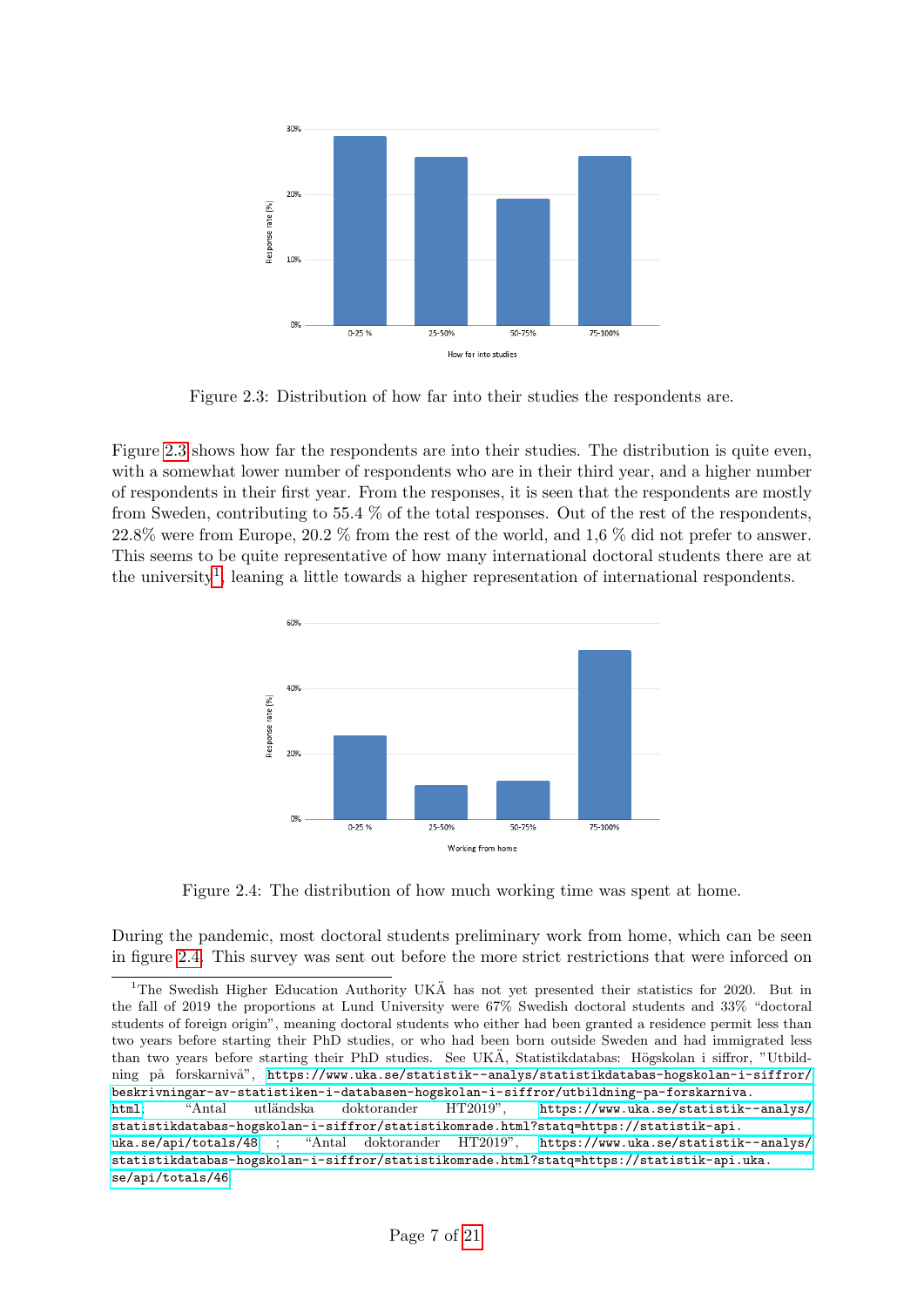<span id="page-8-0"></span>the week of the 25th of December. As a result of this, it is likely even more doctoral students are working from home now.

## 3. Mental and physical health

When asked how their social work environment and mental health had been affected by the pandemic, it was very clear that most of the doctoral students had been affected negatively in one way or another. Listed from most common to not as common, the most common answers were:

- Missing out on the daily social interactions, networking and traveling
- More monotone and sedentary work with less creativity, inspiration, motivation and productivity
- Stress, depression and anxiety,
- Worry derived from the Covid-19 situation and uncertainty relating to prolongation.

Several also mentioned that they experience ergonomic problems due to deficiencies in their physical work environment when working from home, or that they lack space to have a proper home office. Students living with young children also mentioned the struggles of getting things done while working from home. Others expressed appreciation that they had received support for office equipment.

Most free-text answers mentioned the lack of daily social interactions. A lot of doctoral students feel isolated, feel tired of Zoom and missing small chats at the coffee machine. It is clear that the students living alone are most affected by working from home regarding social interactions. It is also clear that different Faculties, departments and working groups handle this very differently. Some doctoral students mention there being no or very few digital fikas or similar events, while some mention there is a lot, which helps the situation. Some first year doctoral students expressed concern that they have difficulty getting to know their colleagues and getting information.

Many international students (the greater part of the 44.6% international respondents, see section [2\)](#page-5-1) have been very affected since some have been stuck in other countries, the communication from the university and the Swedish government has not always been in English, and many live alone in Sweden without knowing the country. This has been stressful and has caused anxiety and less productivity for those students.

From the answers, it was evident that many doctoral students are feeling stressed for several reasons. Quite many mention the difficulty to separate home life from work life, making them work late hours and weekends. A few are stressed that they will not be compensated for the increased teaching workload that the pandemic has entailed. Many students have a hard time being productive while staying at home. Simple things take longer since it is not as easy to ask for help while working from home as at the office. This also causes stress. A couple of doctoral students worry that they will not get prolongation for the lack of productivity, stress and isolation during the pandemic, ironically resulting in additional stress. Some doctoral students even say that they have been thinking of dropping out of their education.

Several respondents mentioned having mental health problems like depression and anxiety. Quite a few say they have received help dealing with it, but some of the doctoral students say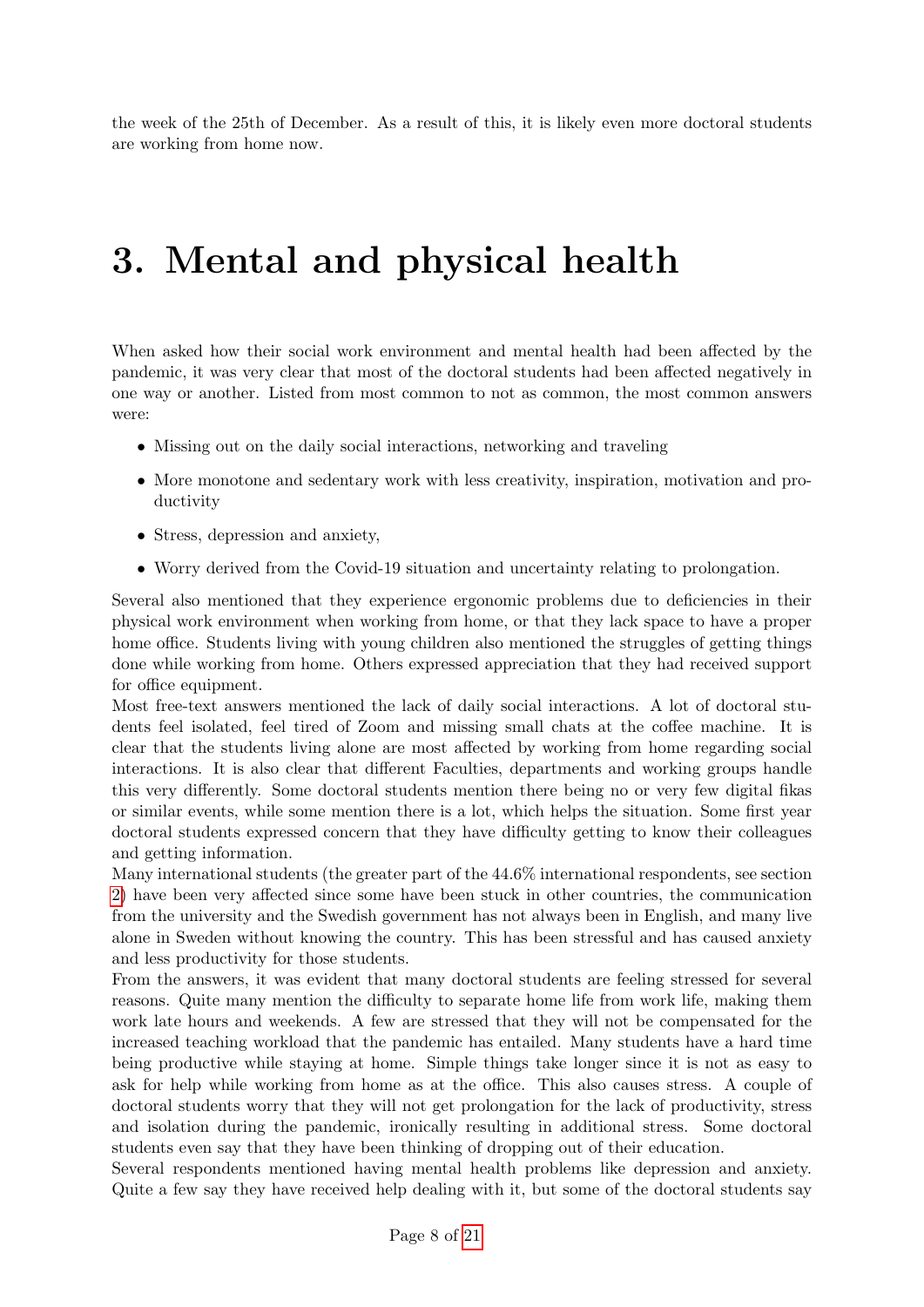that they have not. Some worry that they will not be able to get prolongation due to mental health problems. There might also be a lack of answers regarding mental health issues, since those struggling the most might not have the energy to fill out the survey. Some respondents mentioned that they had found workshops from Occupational Health Services for departments very useful.

Several respondents express concern that Lund University does not take enough measures to ensure the safety of its employees. One respondent wrote that the person had felt forced to go to the office, which made the respondent feel uneasy.

Many feel a sense of loss of contact with the university, since no information has been targeted to doctoral students specifically.

Some doctoral students have not been affected much and a few even think their mental health and social work environment have improved. The reasons mentioned were that they do not live alone and therefore get social contact anyway, they do not have to commute and therefore save a lot of time so they can get more things done in a day and that they do not get interrupted in their work while working from home.

### <span id="page-9-0"></span>3.1 Recommendations regarding mental and physical health

- 1. Information needs to be spread about what resources, both proactive and reactive, that are available for doctoral students who have problems with their mental health. Measures need to be taken to de-stigmatize seeking help for one's mental well-being. It should be emphasized that well-being should never be sacrificed for the sake of productivity during the pandemic, as having good mental health is essential in order to be productive in the long term. Prolongation should be granted to doctoral students who are experiencing delays to their doctoral education due to the pandemic's adverse effect on their mental well-being.
- 2. The university needs to communicate better with its doctoral students. Information about Covid-19 restrictions and adjustments in the workplace needs to be accessible in English. Targeted information specifically at doctoral students, and addressing their dual role as both students and teachers is called for. It is important to make sure that line managers take responsibility for their doctoral students' work environment and check in with how they are doing and also tht the doctoral student is getting sufficient supervision when working remotely.
- 3. Managers need to take responsibility for doctoral students' work environment, ensuring that everyone has a proper office space. It is not acceptable that many express that they are working at home while sharing space with small children, or that their home office is not ergonomic. Doctoral students should be given access to proper office equipment for their home office, such as ergonomic chairs and computer screens. If needed, make it possible for those who need it the most to have priority in accessing and working from the office, or provide external office spaces.
- 4. Besides regular email updates, encourage Faculties to hold a monthly meeting for all doctoral students to update them on the current regulations and best practices during the pandemic.
- 5. A generic translation service for all Faculties from the central administration for translating official documents in Swedish to English.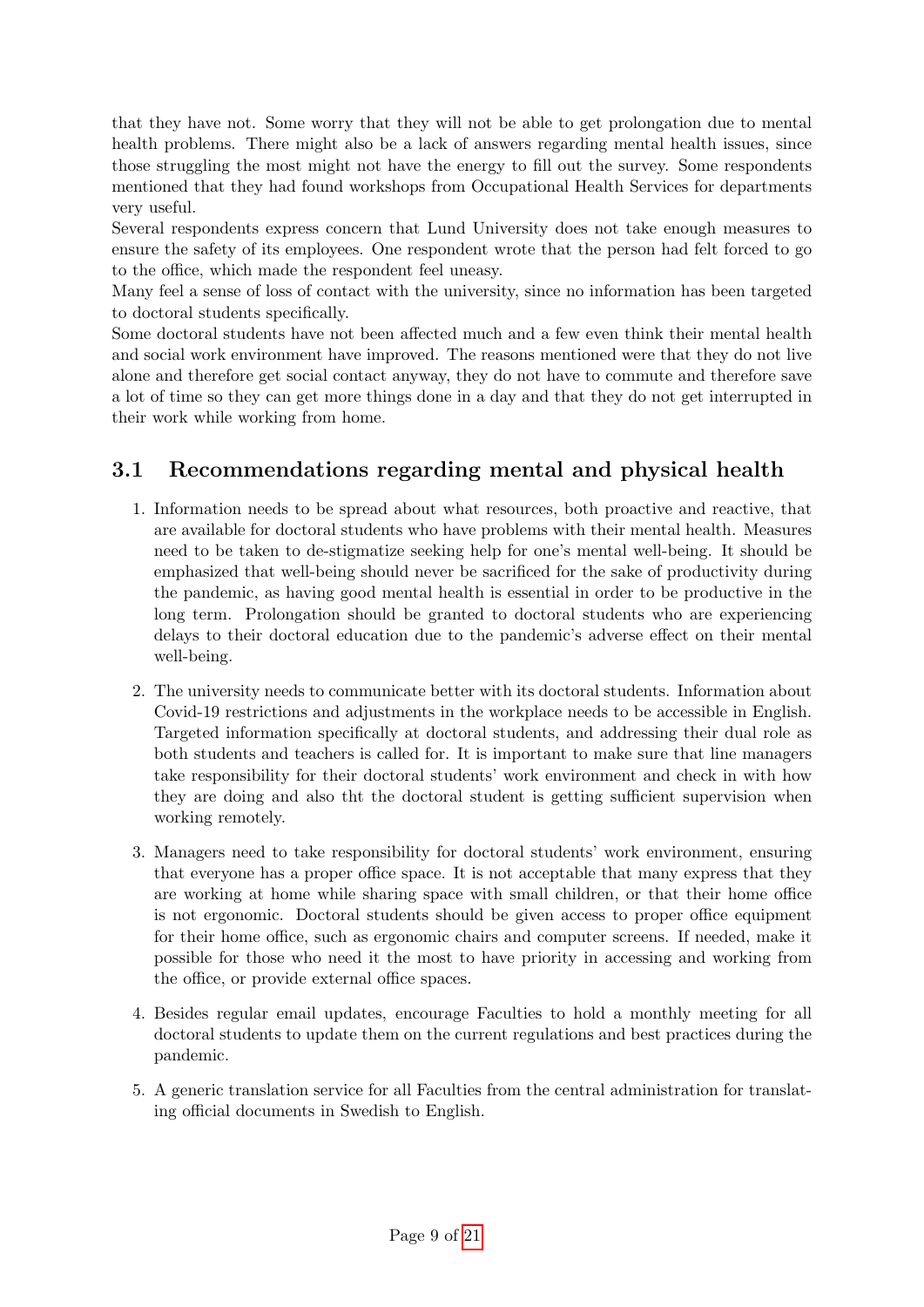## <span id="page-10-0"></span>4. Courses

<span id="page-10-1"></span>As part of a doctoral education, it is required to take a certain number of courses. Since the courses had to be moved to an online format, we wanted to examine if this had any negative consequences. The first question was "To what degree were your courses affected in a negative way by the pandemic?" and the answer can be seen in figure [4.1.](#page-10-1)



To what degree the courses have been negatively affected. 1= not at all, 3= somewhat, 5=a lot

Figure 4.1: To what degree were your courses affected in a negative way by the pandemic

Slightly more than 20% said that the question was not applicable to them, possibly due to them already finishing their courses or just not planning to take any during this time. For those whom the question applied to, the answers were centered around the middle, yielding a mean of 2.9. Approximately 25% of the respondents gave an answer above 3, meaning that they have been more than affected up quite significantly.

Further on, the effect on courses was investigated based on free-text answers from the respondents, asking how the courses were affected. The most common answer was that they had not been very affected and that it had been working quite well. However, the positive and neutral responses or the negative ones seemed to mainly depend on whether the teacher has or has not adapted the content to the digital environment. One example mentioned as a good way to adapt to the online format was when there are interactive activities and discussions in, e.g. breakout rooms.

The most common negative effects that the pandemic has had on the respondents' courses were:

- Difficulties in having spontaneous interactions and discussions, both with teachers and other doctoral students
- More monotonous and less efficient, especially if courses are not properly adapted to online format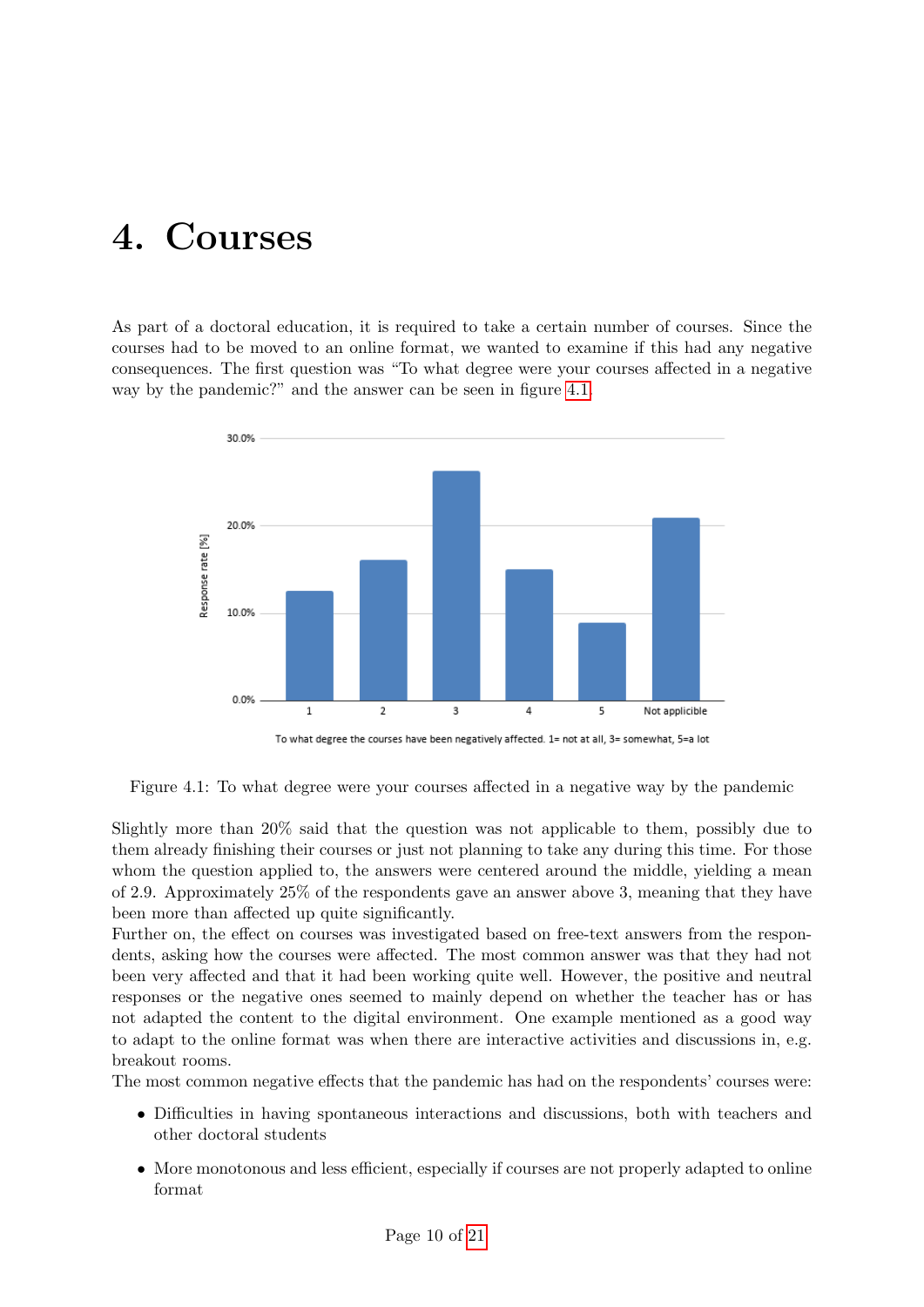• Cancelled or postponed courses

Elaborating on these, the most common effect is that there are less spontaneous interactions and that the discussions are generally not as good. It is harder to ask questions and there is less contact with the teacher. More interactive parts like seminars and exercise sessions have not been working as well in the digital format. Course work was described as more monotonous and doctoral students are missing studying together and find it harder to do group work, especially when no collaborative tools are provided. A special concern in this matter was the course in Swedish for university staff, where the interactivity is of especially high importance for the learning process.

In addition to the above, many respondents mentioned that they feel that it is hard to stay focused and motivated and that online coursework is not as efficient. Respondents mentioned that it is particularly difficult when there are too few breaks, when the scheduled lecture time is very long, and again, when it is not adapted to the online format. Respondents also mentioned that the online format makes it more difficult for the teachers to know if the students are following what they are saying.

A big concern for many respondents was related to courses that have been cancelled or postponed. The two groups for whom this is especially problematic are 1) doctoral students in the beginning of their education, who usually plan for courses as they need a background before starting their research, and who usually find it harder to replan as research and other projects have not been started, and 2) doctoral students at the end of their education where they might have lost the opportunity to ever take the course.

There are positive aspects of taking online courses which should be considered when planning for the future. Some examples mentioned were: the possibility to take courses at other universities, no travelling and commuting, more flexibility and easier to plan to do things in your own pace, more extra material provided, and activity occurring in course forums.

In general there were not many answers related to problems regarding information and problems of achieving the learning outcomes; however, some examples were given when the learning outcomes concerned practical things like lab and field visits. Technical issues were also only mentioned a few times. Some described difficulties with examination in cases where it was hard to make a good home exam and where the examination included oral communication.

### <span id="page-11-0"></span>4.1 Recommendations regarding courses

- 1. Adapting teaching methods to the online format is important, including collaborative tools and forums for the participants as well as extra material and recorded videos where applicable. Doctoral students must be provided with forums/platforms for study groups that allow interaction between participants.
- 2. A consequence analysis must be made before cancelling/postponing courses.
- 3. Teaching methods need to be adapted to the online format and collaborative tools should be provided.
- 4. Recorded videos and extra material should be provided when it is possible.
- 5. Forums and platforms for study groups and interactions between participants need to be provided.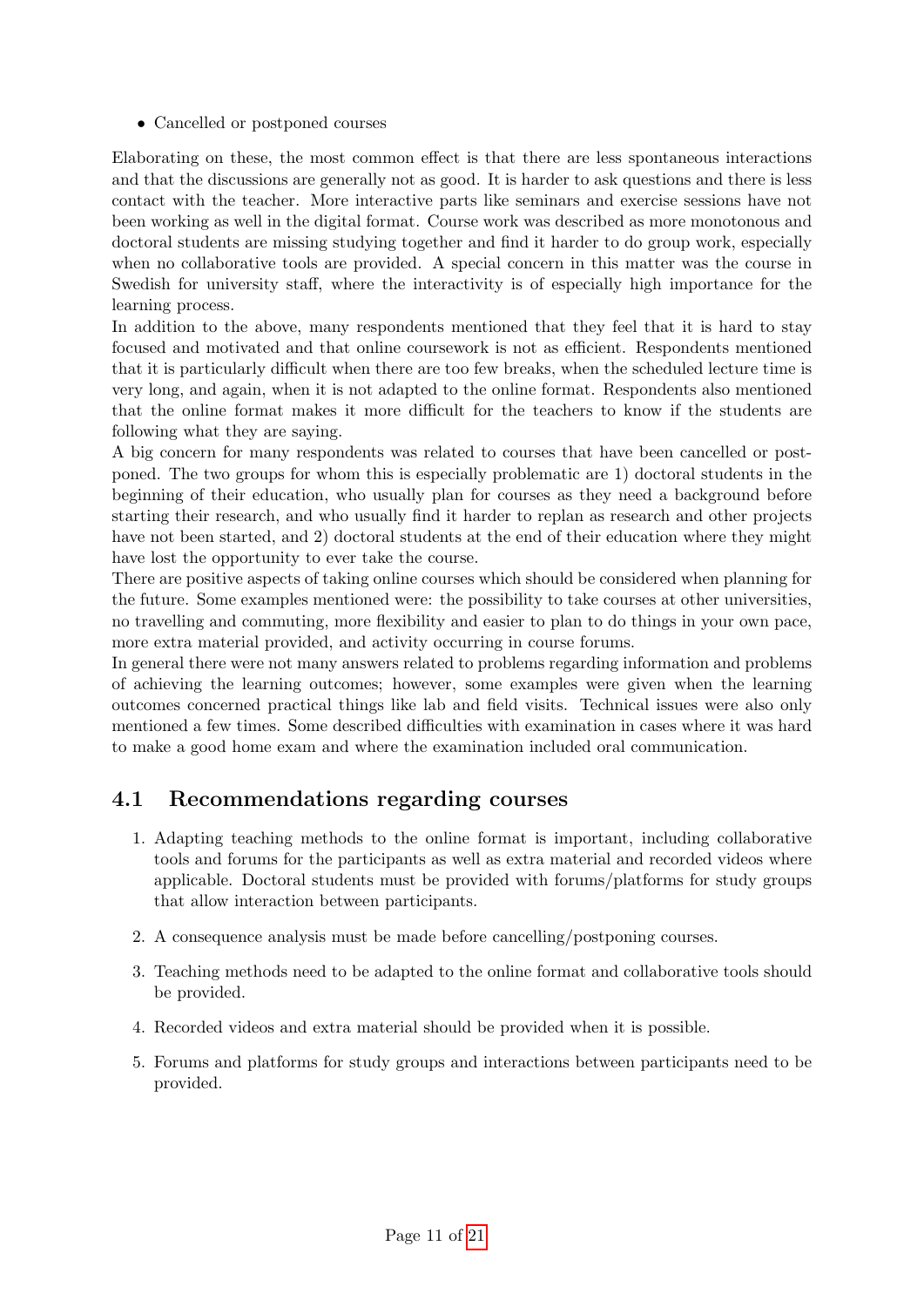# <span id="page-12-0"></span>5. Teaching

Many doctoral students are involved in teaching. For those who have been teaching during the pandemic, changes of plans have naturally had to be made. The respondents were asked "To what degree was your teaching affected in a negative way by the pandemic?" and the answer can be seen in figure [5.1.](#page-12-1)

<span id="page-12-1"></span>

Figure 5.1: To what degree were your teaching been negatively affected by the pandemic?

More than 1/3 of the respondents said that the question was not applicable to them. It could be either due to that teaching is not a part of their task at all, or just not during the pandemic. For those whom the question was applicable to, the answers were centered around the middle, yielding a mean of 3.3, however leaning a bit more towards the higher numbers. More than 1/3 of the respondents gave an answer above 3, meaning that they have been between more than to a lot affected.

Furthermore, the effect on teaching was investigated based on free-text answers from the respondents, asking about what challenges the doctoral students had been facing in this matter. The most common problems that were brought up were:

- Communication and spontaneous interaction is more difficult in the online format
- Increased workload to run courses in the online format
- Difficulties running labs in a safe way
- Doctoral students fearing for their health when being forced to teach on campus
- Lack of guidance about how to do online teaching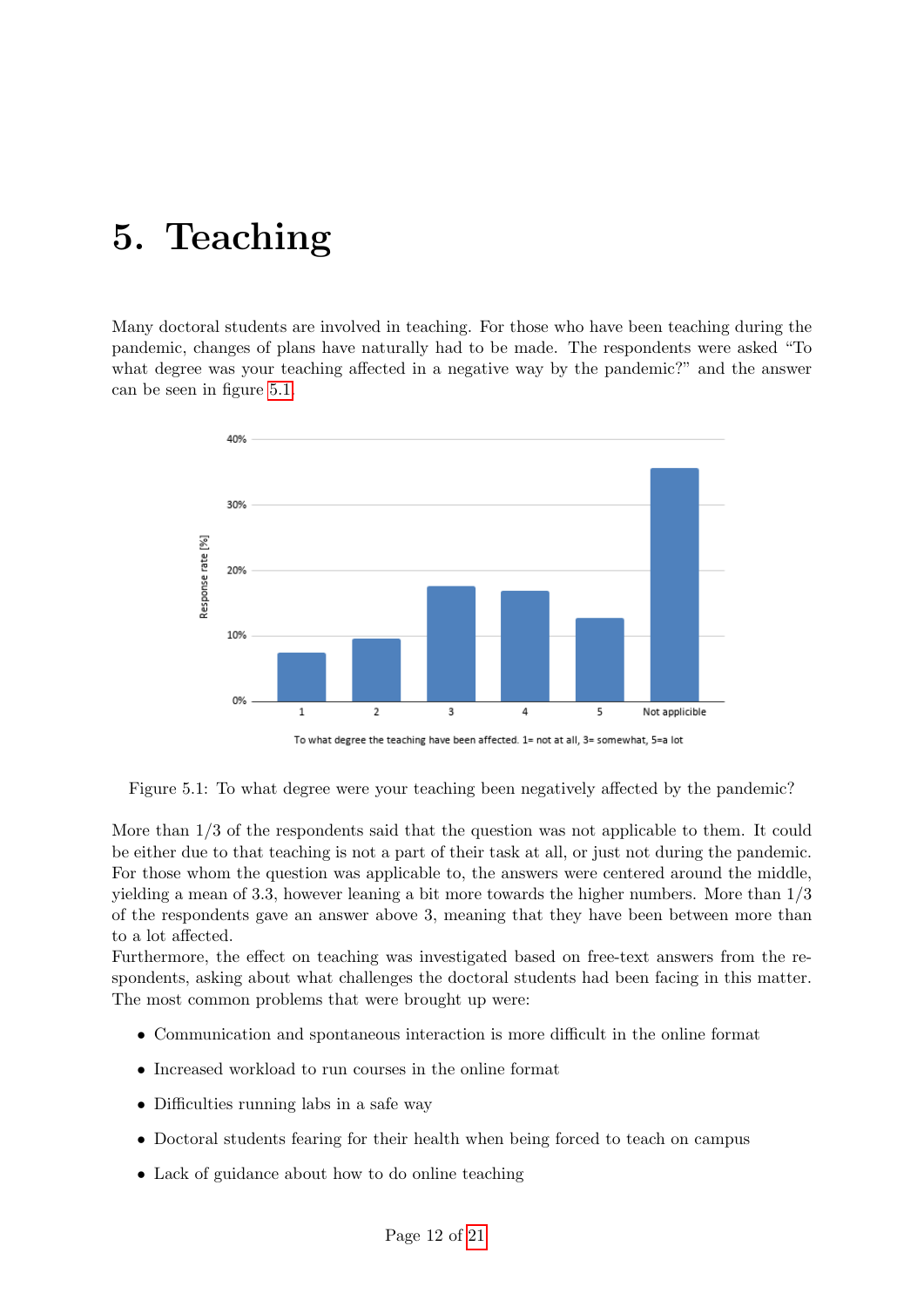As just stated, the most common answer was that it is harder to communicate and explain in the online format, especially when it concerns calculations. It is also difficult when you do not actually see the students or when they are not even showing up.

The second most common answer related to the increased workload required for course preparation and that it has been more time consuming to run courses. More specific examples in this matter that were mentioned were: recording lectures, restructuring the course, coming up with new material, changing assignments and manuals, having to run sessions multiple times because smaller groups were required and putting in extra time for answering more questions over emails.

A concern related to Faculties that have a lot of labs is that there has been an even higher increase of workload since every lab has to run many more times due to the smaller groups. Issues were also reported regarding inconvenience with face masks, difficulties in ensuring a safe environment and sometimes to get the students to respect the guidelines. Some respondents also reported fear for their own health when having to teach on campus. When labs were moved online instead, several comments remarked that the experience and reports were in general worse. However, there were also examples of labs which could benefit from the online format.

There were not that many technical issues reported, but there was a lack of guidance on how to do online teaching, such as what pedagogical tools to use, how to make videos, and how to create engaging classes online.

### <span id="page-13-0"></span>5.1 Recommendations regarding teaching

- 1. Some doctoral students have felt pressured to teach on campus and attend events in person even when they did not feel safe doing so. Doctoral students should not be pressured into situations where their safety cannot be guaranteed.
- 2. Doctoral students should be compensated for the teaching that they do, including the extra compensation needed for the transition to online teaching.
- 3. Courses and support for how to do good online teaching need to be provided.
- 4. Support for making videos and pedagogical tools to use for online teaching should be provided, including information about privacy issues.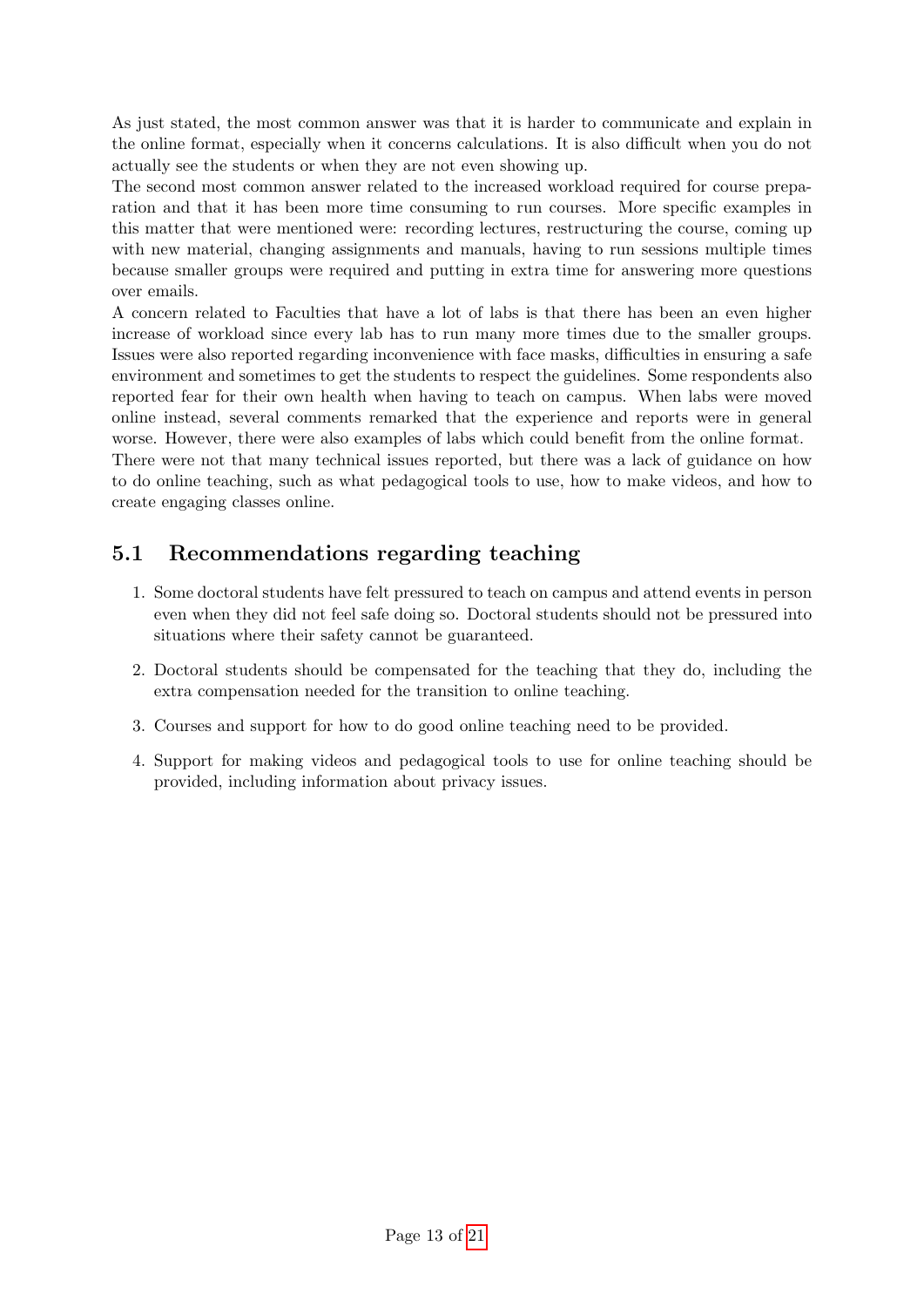## <span id="page-14-0"></span>6. Research

<span id="page-14-1"></span>

The degree the research has been affected. 1= not at all, 3= somewhat, 5=a lot.

Figure 6.1: Percentage of respondents whose research has been affected by the pandemic.

86% of doctoral students think that their research has been negatively affected by the pandemic, as can be seen in figure [6.1.](#page-14-1) 50% of respondents report that they have modified their research projects due to the pandemic (figure [6.4\)](#page-16-1). 80% of the respondents say that the contact with their supervisor(s) has been negatively affected, as shown in figure [6.3.](#page-15-0)

The most common challenges reported by the respondents concerning the pandemic's effects on their research are spread over three broad groups:

- Challenges related to the research environment
- Technical challenges
- Faculty-specific challenges

These are discussed separately below.

As for the research environment challenges, many reported that the loss of natural contact with one's colleagues outside of one's immediate research group resulted in a less engaging environment for research. Isolation is one of the two greatest challenges in this respect. Respondents describe how online solutions like Zoom meetings have been adopted, but the loss of the engaging atmosphere with discussions with colleagues outside of the immediate working group has had a negative impact on research activities in several cases. There is less exchange of ideas among different research groups. Many feel isolated in their research work due to less supervision and feedback from supervisor(s) and/or their research group. In a few cases, increased online meetings with supervisor(s) have led to the feeling of being watched to produce rapid deliverables for their research projects.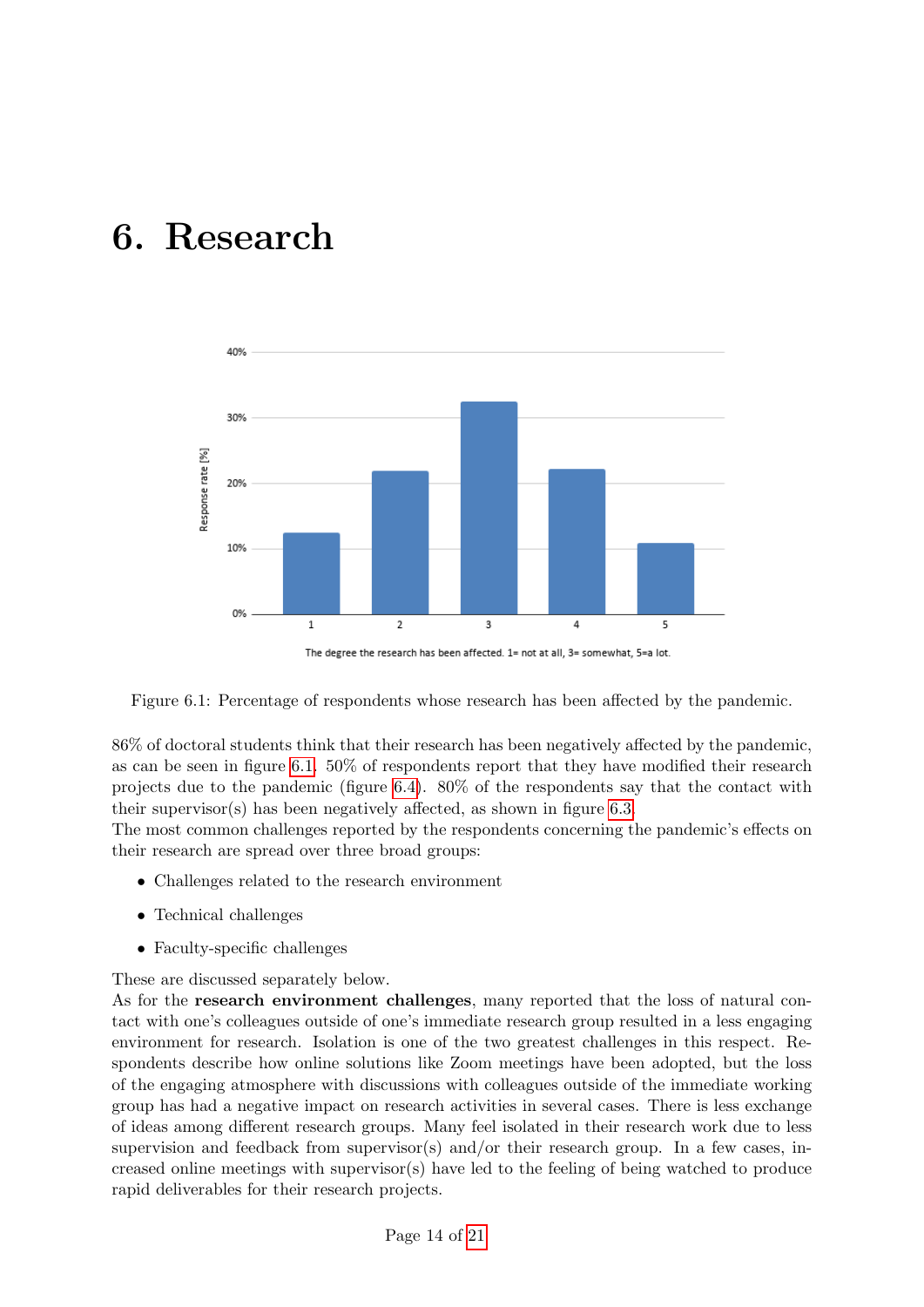

Figure 6.2: Doctoral students estimate how much their research has been affected in a negative way by the pandemic, differentiated by where they are in their education.

Furthermore, the respondents described many technical challenges regarding conducting research during the pandemic. The second of the two greatest concerns for the respondents' research was the loss in time to produce substantial research output. Field trips have been cancelled due to travel restrictions, visits of international collaborators and vice versa have been cancelled. For experimental and field-work related research, doctoral students have reported difficulty in collecting research data due to restricted or lack of access to experimental/labbased data. Travel restrictions have also been a significant obstacle. In some cases, it has led to a change of research project. In other cases there have been efforts to perform the same project via online collaboration. Respondents also report a lack of proper coordination in lab functioning - at both intra- and inter-division/department levels.

<span id="page-15-0"></span>

Contact with supervisor affected. 1= not at all, 3= somewhat, 5=a lot.



Finally, there are some faculty specific concerns. Doctoral students in medicine have shifted to clinical duties, giving them less time for research, and some have changed their research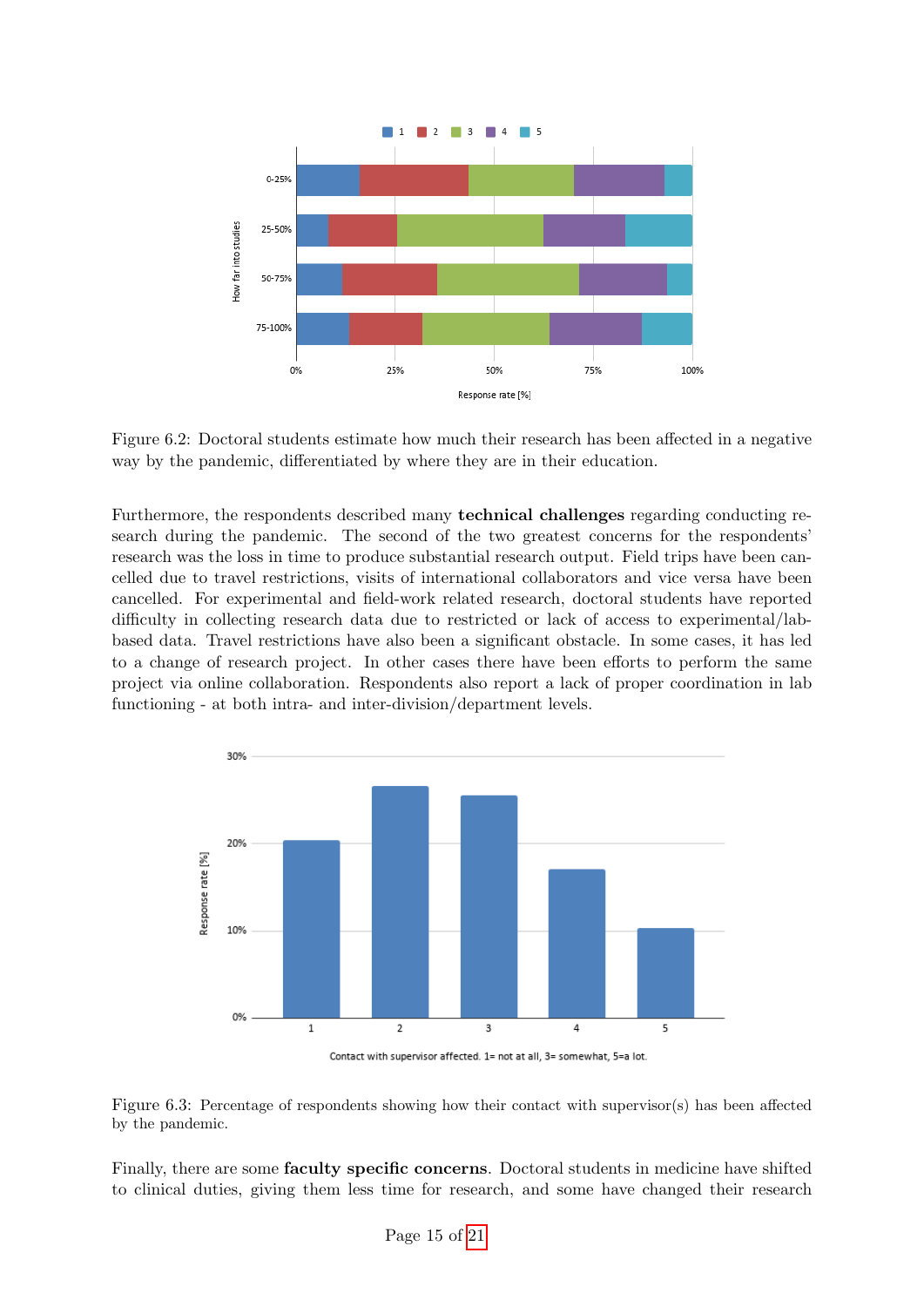

<span id="page-16-1"></span>projects to study Covid-19 while abandoning the projects that were underway.



### Feedback on resources already provided by the university

The respondents were asked: "Which resources and support from the university have been useful for adapting your research to new circumstances?" Zoom, LU Box, Canvas, VPN and Mentimeter are examples of resources that have been appreciated by the respondents.

### <span id="page-16-0"></span>6.1 Recommendations regarding research

- 1. Provide formal and informal forums at all levels to enable information transfer, research discussions and social interactions. Make sure all departments/divisions/workgroups have both formal and informal digital meetings.
- 2. Adopt the frequency of supervision meetings to compensate for the lack of informal contacts when working from home.
- 3. Present doctoral students to networks and collaborations inside and outside of their research group.
- 4. Connect doctoral students through e.g. writing groups, journal clubs, problem solving sessions, or similar for the specific field.
- 5. Ensure that supervisors provide support to doctoral students in updating their research plans to new circumstances.
- 6. Provide clear procedures for coordination of labs and equipments.
- 7. Collaborate nationally to make digital source material from libraries available to all universities (for example, tidningar.kb.se).
- 8. Regulate digital defence fees so that they are within a reasonable price bracket. Provide guidelines to ensure that all charges are covered by the department/faculty.
- 9. Enable remote defences for candidates stranded abroad. Such examples can be found in some other universities.
- 10. Faster IT support from LDC or other external professional IT services.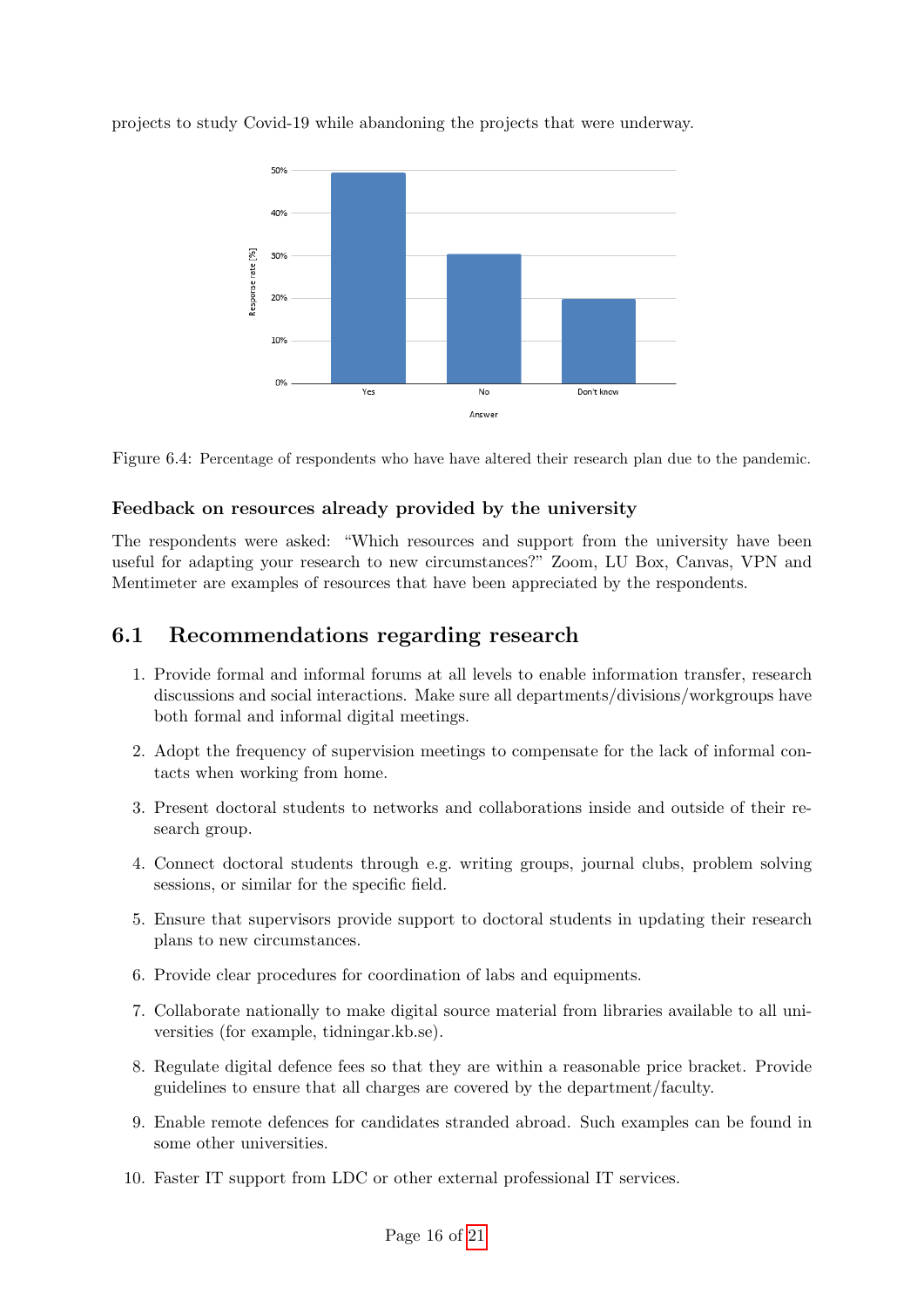- 11. Procure corporate plans for Slack.
- 12. Guidelines in how to conduct clinical projects under Covid-19 restrictions would be useful for doctoral students at the Medical Faculty.
- 13. Access to national health guidelines and directives to conduct cross-border research in English.
- 14. Starting a yearly doctoral student day for all doctoral students at the Faculties or centrally, where the administration would meet the doctoral students and resources available to doctoral students would be presented, in conjunction with an information desk for doctoral students at LU.

# <span id="page-17-0"></span>7. Delays, Documentation and Prolongation

This section gives an overview of the delays doctoral students at LU are experiencing in their research education, what steps they have taken to document delays and to apply for prolongation, and what obstacles doctoral students are experiencing in that process.



### <span id="page-17-1"></span>Overview of pandemic related delays

Figure 7.1: Doctoral students estimate their pandemic related delays

As displayed in figure [7.1,](#page-17-1) 70% of the respondents think their research studies have been delayed by the pandemic. In that group there is a big variance of how long the delay is. 19% have been delayed more than 10 weeks. Roughly 30% do not think they will be delayed by the pandemic.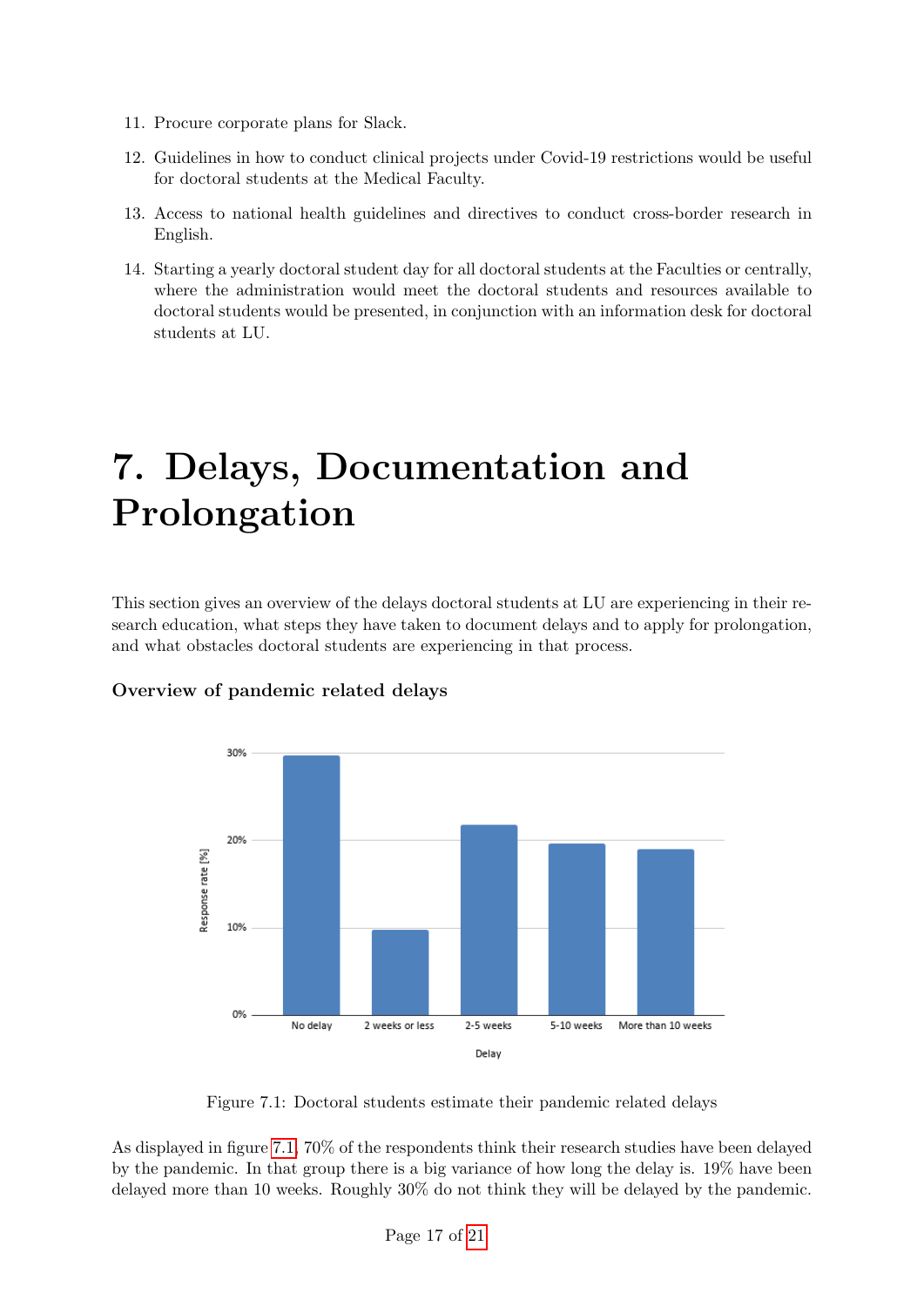<span id="page-18-0"></span>

Figure 7.2: Doctoral students estimated delays, differentiated by where they are in their education.

There is a big variance in scope of delays regardless of what stage doctoral students are at in their studies (see figure [7.2\)](#page-18-0). However, 44% of first year doctoral students say they are not delayed, compared to around 20% among those in their second and third years, and 30% among those in their last year. Being more than 10 weeks delayed is most common among the doctoral students who are in their last year of studies. Among them, 25% are delayed with more than 10 weeks, compared to 17% of respondents in their third year, 22% of respondents in their second year, and 11% of respondents in their first year. It should however be taken into account that it can be more difficult to know if you have been delayed if you are still at the beginning of your doctoral studies.

### Documenting delays in the ISP

In May 2020, the central Research Education Board sent a PM to the Faculties, informing them that delays related to the pandemic can count as "special reasons" ("särskilda skäl") and can thus motivate a prolongation of a doctoral student's research studies according to chapter 5 section 7 of the Higher Education Ordinance (Högskoleförordningen, 1993:100). The PM said that an individual assessment should be made for each case, that prolongation should be documented in the ISP, that the main supervisor has a responsibility to discuss any measures with the doctoral student, and that it should first be considered whether the doctoral student's commitments in the ISP could be rescheduled to mitigate the delay<sup>[1](#page-18-1)</sup>.

After that, different steps have been taken at different Faculties and at different departments when it comes to clarifying whether doctoral students can expect prolongation for their pandemicrelated delays, and what documentation they would need to provide in order to receive it. First of all, we wanted to find out to what degree doctoral students have been informed by their departments that they should document in their ISP if their doctoral studies have been delayed by the pandemic. The answers are shown in figure [7.3.](#page-19-0)

47% said they have been informed by their department that they should document if their studies have been delayed by the pandemic in their ISPs (see figure [7.3\)](#page-19-0). 35% said they have not been informed, and 18% said they do not know. In the free text answers, some doctoral

<span id="page-18-1"></span> ${}^{1}$ Förlängning av doktoranders anställning med anledning av covid-19 som ett "särskilt skäl" (STYR 2020/1001).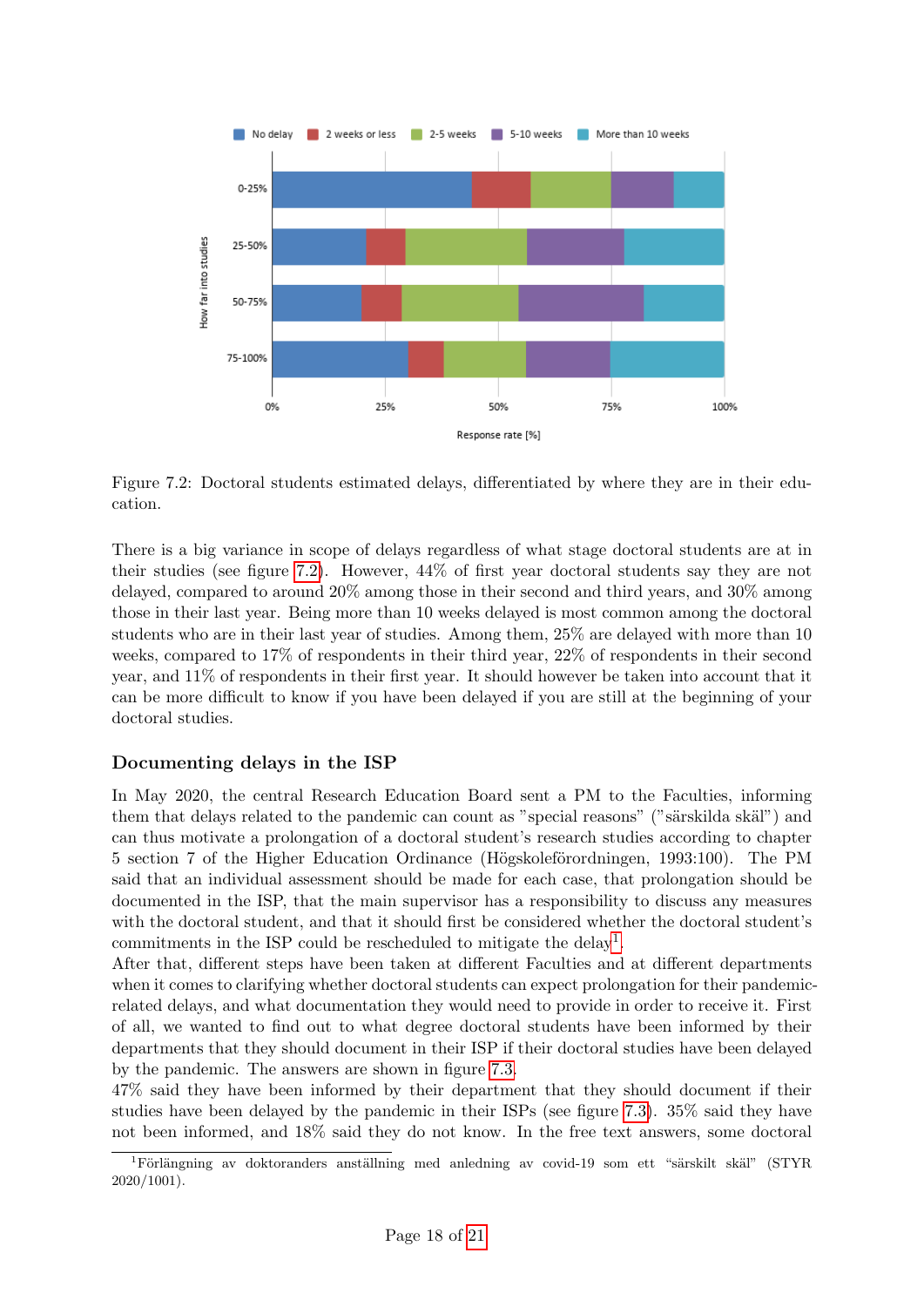<span id="page-19-0"></span>

Figure 7.3: Doctoral students' reception of information from departments that delays related to the pandemic should be documented in the ISP.

students said that they had heard about it from other sources, such as other doctoral students or student union events. Some said that the survey was the first time they heard about it.

112 respondents (roughly 28% of those who say they have been delayed) said in free text answers that they have documented in their ISPs how the pandemic has affected their research studies. Others said they were planning to do it, either awaiting their next ISP update process, or wanting to wait to see how long the delay would be. Among those who had documented delays in their ISPs, there seemed to be big variations regarding detail. Some had written just a short note or adjusted their time plan, while some had written extensively about everyway that they have been affected.

Aside from describing if and how they had documented their delays, the respondents raised concerns on the theme of documenting delays. The most common concerns that were raised were:

- It is very difficult to quantify some of the ways that the pandemic has affected research education.
- Even though some are not delayed, the pandemic has still resulted in a research education of lower quality.
- Frustration concerning the lack of transparency and fairness in how the university is handling prolongation for doctoral students delayed by the pandemic.

Many expressed that they were concerned about how difficult it is to quantify or "prove" the effects that the pandemic has had on their research education, such as working in a less efficient work environment, lack of motivation, deteriorating mental health and delayed communication with supervisors and other colleagues. Many respondents saw this as an argument in favor of a blanket extension for everyone.

Furthermore, several of those who did not consider themselves delayed pointed out that while they would be able to finish on time, they would finish with less research output than they would have if there had not been a pandemic. In the final question asking if the respondents had any "other concerns" that the rest of the survey had not brought up, several expressed concerns that the pandemic might have hurt their career prospects because of lack of contact with the broader research community. In other words, even those who have not had to postpone their defences are still experiencing negative effects on the quality of their research education. Several expressed frustration about the lack of transparency and fairness in how the university is handling cases concerning doctoral students affected by the pandemic, and that they do not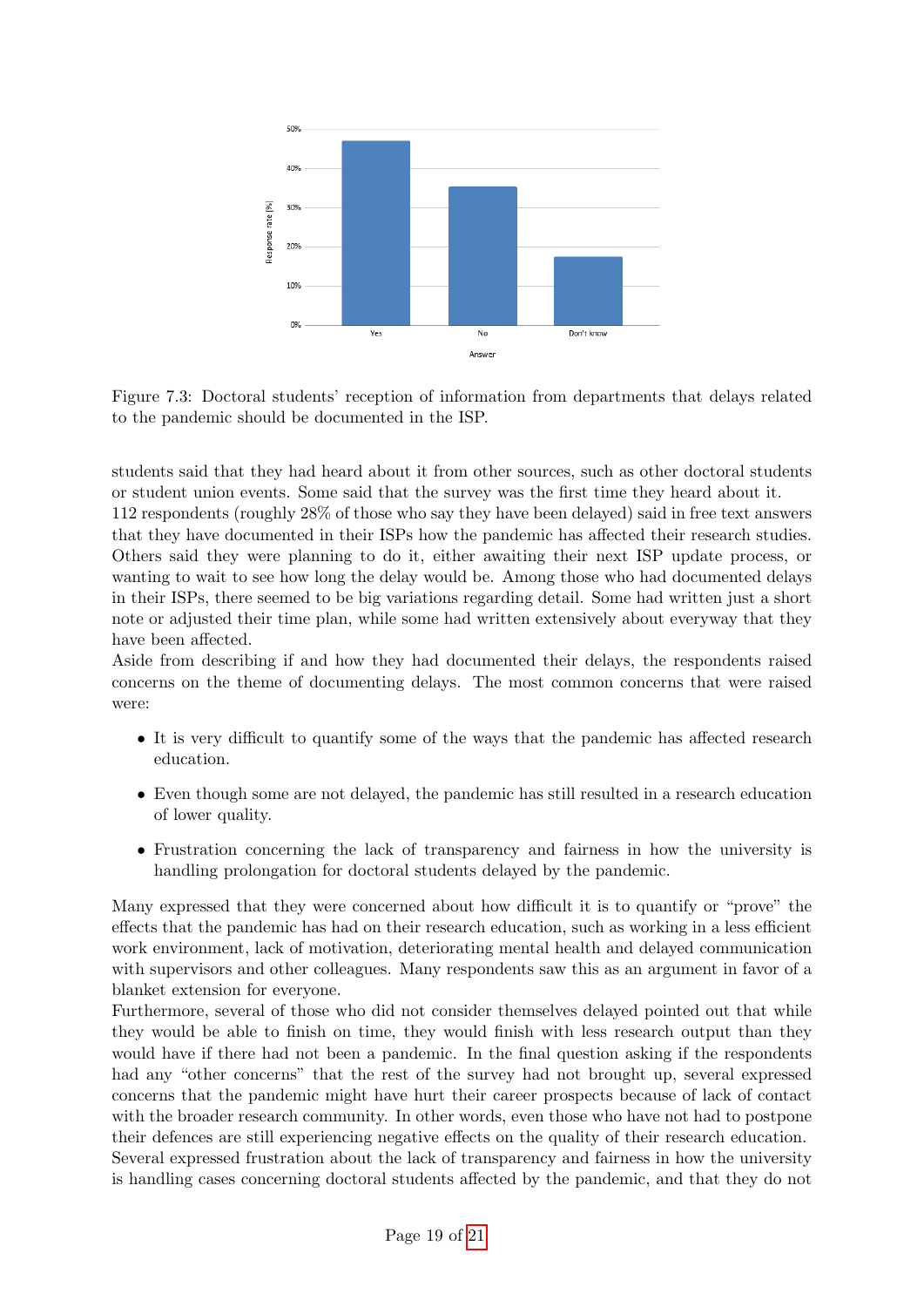know what criteria or documentation will be required to qualify for an extension. Many are frustrated that they have not received instructions about how they should document their delay in their ISP. Several thought that documenting delays in the ISP did not matter as they did not think it would lead to them receiving extensions in the end anyway. Several expressed that it was stressful for them that they could not apply for an extension until the end of their studies, and now they do not know how much time they have left. Some first year doctoral students expressed concern about how it is difficult to know if you have been delayed or negatively affected by the pandemic if you have nothing to compare it with.

The respondents were asked how they had been received when they wanted to document delays in the ISP. Many respondents expressed that their supervisors and departments had been supportive. A small number said neither their supervisor(s) nor their department were supportive. Several said that their supervisors had been supportive, while their departments were sceptical about granting extensions. One respondent wrote that while the supervisor had been positive, the department had questioned it, asking who the doctoral student thought should pay for the prolongation. Another respondent wrote that while their supervisor agreed that the project had been delayed and that there had been too little supervision, and the department director agreed, the general message had still been that prolongation would be difficult and should not be counted on.

Furthermore, the respondents were asked: "If you have documented a delay of your PhD studies caused by the pandemic in your ISP, what have you documented as causes to the delay?" The most common answer by far was that people had documented problems with performing experiments and collecting data. A large number of respondents also documented restricted travel, delayed or cancelled fieldwork, cancelled or postponed conferences, limited access to labs, and that they had needed to spend time on re-planning their PhD projects to work in the new circumstances. Several had documented cancelled courses, extra time spent on teaching and delays in deliveries of materials and equipment. Some respondents had documented less tangible reasons for their delays such as working in a less suitable work environment, mental health problems and delayed communication with colleagues and supervisors. A few documented the lack of clinical samples or delays in publication processes as reasons for their delays. Some less common reasons for delays (2 respondents mentioned each) that people had put in their ISPs were cancelled interviews, cancelled stays abroad, working from home with small children, less available supervisors, and that the pandemic has had an adverse effect on the quantity and quality of the collected data. Several respondents expressed that there were things that they would have wanted to put in the ISP that they had not put in, such as stress, depression, lack of motivation and lower productivity and slower communication with colleagues due to working from home. Concerning these points, there seems to be confusion about whether they can motivate prolongation, and thus whether there is any point in documenting them in the ISP.

#### Compensation for extra teaching hours

One point of concern from LDK's survey in the spring of 2020 was that doctoral students experienced an added workload due to the transition to digital teaching<sup>[2](#page-20-0)</sup>. Doctoral students at LTH also experienced a higher teaching load during the spring due to the effects of Covid-19<sup>[3](#page-20-1)</sup>. Since then, JDR has informed LDK that doctoral students who taught at the Faculty of Law during the spring all received 30 clock hours compensation for the capacity building that the transition required. Therefore, we wanted to follow up on this. The respondents were asked: "If you have spent extra hours on teaching due to the transition to online teaching, did you receive any compensation so far? If so, how much?" 48 respondents said in their free text answers that

<span id="page-20-0"></span><sup>2</sup>Lund's Doctoral Student Union, "Analysis of consequences due to the Covid-19 pandemic", May 15 2020, section 4.4.

<span id="page-20-1"></span><sup>3</sup>The Doctoral Student Guild within TLTH, "Effects of Covid-19 pandemic on doctoral students' situation".